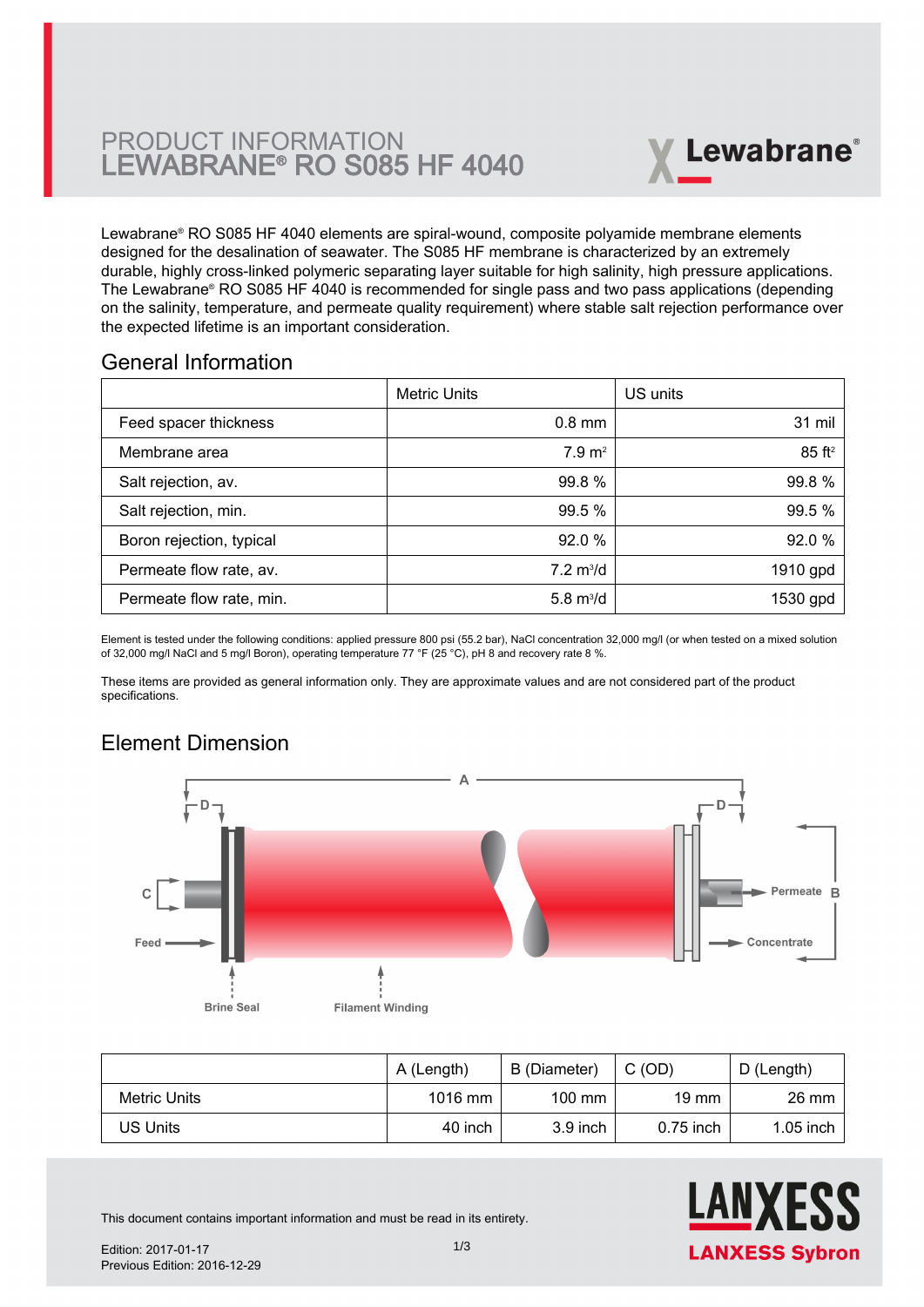# PRODUCT INFORMATION LEWABRANE® RO S085 HF 4040



#### Application Data

|                                 | Metric units       | US units  |
|---------------------------------|--------------------|-----------|
| Operating pressure, max.        | 83 bar             | 1200 psi  |
| Operating temperature, max.     | 45 $^{\circ}$ C    | 113 °F    |
| Feed water SDI, max.            | 5                  | 5         |
| pH range during operating       | $2 - 11$           | $2 - 11$  |
| pH range during cleaning        | $1 - 12$           | $1 - 12$  |
| Pressure drop per element, max. | 1.0 <sub>bar</sub> | 15 psi    |
| Pressure drop per vessel, max.  | 3.5 <sub>bar</sub> | 50 psi    |
| Chlorine concentration, max.    | $0.1$ ppm          | $0.1$ ppm |

As with any product, use of the products mentioned in this publication in a given application must be tested (including field testing, etc.) by the user in advance to determine suitability.

## Additional Information

- Treat RO Elements with care; do not drop the element.
- Each RO Element is wet tested, preserved in a 1% weight sodium bisulfite solution, and vacuum packed in oxygen barrier bags.
- During storage, avoid freezing and direct sunlight. The temperature should be below 35 °C (95 °F).

## After Installation

- Keep the RO Elements wet, and use a compatible preservative for storage duration longer than 7 days.
- During the inital start up, discharge the first permeate to drain for 30 min.
- Permeate back pressure should not exceed feed pressure at any time.
- The RO Elements shall be maintained in a clean condition, unfouled by particulate matter or precipitates or biological growth.
- Consider cleaning, if the pressure drop increases by 20% or water permeability decreases by 10%.
- Use only chemicals which are compatible with the membrane.
- For additional information consult the Lewabrane® technical information available at www.lpt.lanxess.com.



This document contains important information and must be read in its entirety.